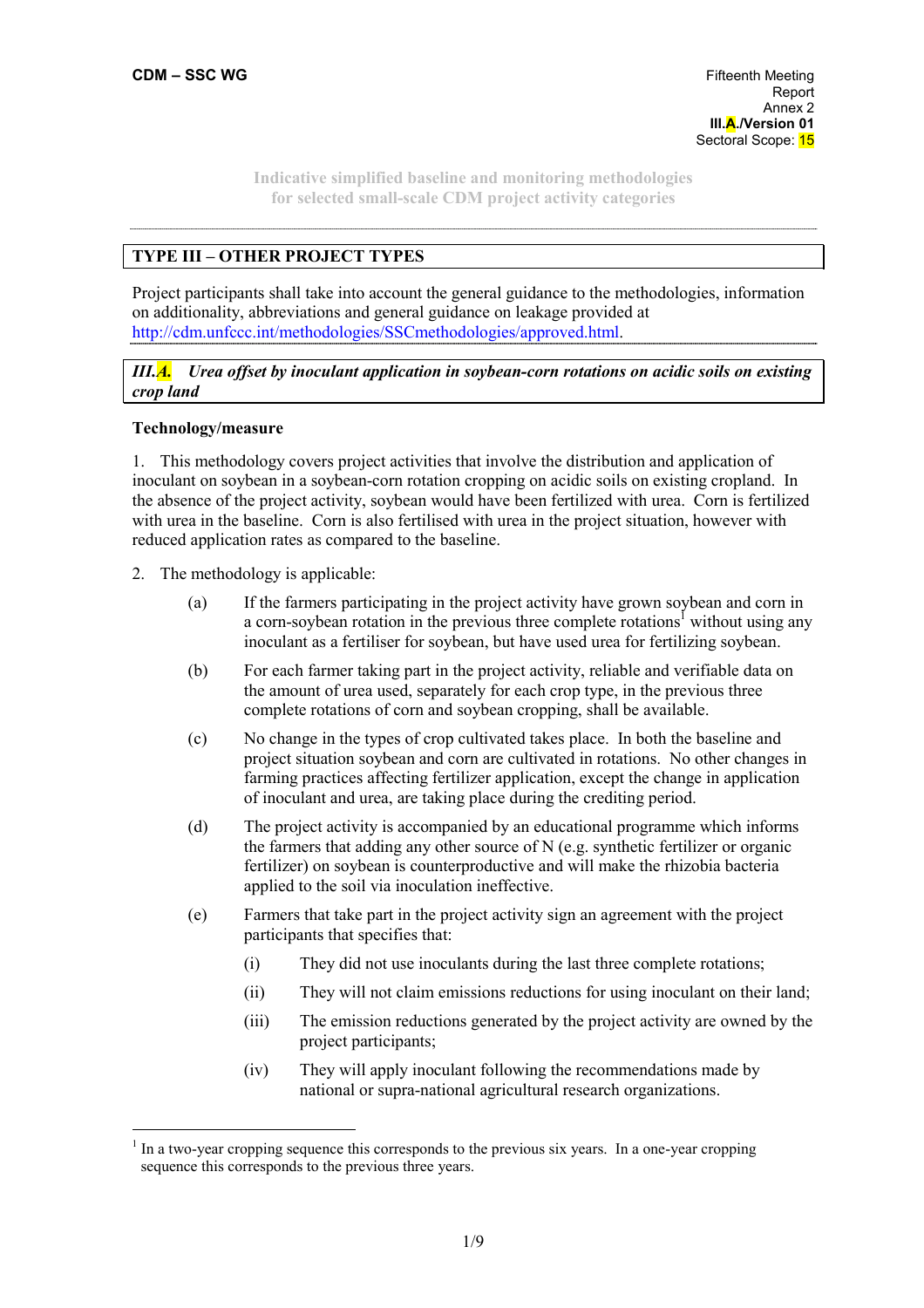*III.A. Urea offset by inoculant application in soybean-corn rotations on acidic soils on existing crop land (cont)* 

- (f) Also wholesalers and retailers of inoculant shall sign an agreement with the project participants that specifies that the emission reductions generated by the project activity are owned by the project participants and that they will instruct farmers to apply inoculant following the recommendations made by national or supra-national agricultural research organizations.
- (g) The geographical/physical boundaries of the baseline electricity grid can be clearly identified and information pertaining to the grid and to estimate baseline emissions is publicly available.
- (h) If the project participants are able to demonstrate that in the baseline scenario urea would be purchased from in-country production facilities or imported from a producing facility located in a Non-Annex I country.

3. The most plausible baseline scenario for the project activity shall be evaluated including the assessment of the alternatives of the project activity. For the purpose of the evaluation, project participants may apply the steps 1 to 3 of the "Combined tool to identify the baseline scenario and demonstrate additionality" to identify the baseline scenario. If the identified baseline scenario is the same as the baseline of the methodology, i.e. the continued application of urea on soybean and corn at the historical rates, as described above in paragraph 1) and 2), and it can be demonstrated that the implementation of the project activity as 'the proposed project activity undertaken without being registered as CDM', is not the common practice in the region, project participants can apply this methodology.

4. Measures are limited to those that result in emission reductions of less than or equal to 60 kt  $CO<sub>2</sub>$  equivalent annually.

5. For the purpose of this methodology the following definitions apply:

**Inoculation:** The practice of introducing rhizobia strains into the soil-plant ecosystem (via crop seeds) in soils where no rhizobia is present, the number of rhizobia is insufficient to achieve the desired soybean yield and/or the rhizobia strains contained in the soil are ineffective.

**Rhizobia bacteria:** (*Rhizobium*, *Bradyrhizobium*, *Mesorhizobium*, *Sinorhizobium* and *Azorhizobium*): Bacteria that have the ability to form a symbiosis with legume species such as soybean. During the symbiosis, nodules (root cells invaded by rhizobia bacteria) are formed on the roots of the legumes. The rhizobia bacteria in the nodules convert gaseous nitrogen to ammonia via the nitrogenase enzyme (biological nitrogen fixation).

**Soybean-corn rotation:** A cropping sequence on a particular field that includes soybean and corn over a particular time interval (usually many years). The great majority of soybean-corn rotations have a two-year cropping sequence (one year soybean and the next year corn). In some parts of the world, a one-year cropping sequence may be found (summer soybean and winter corn).

**Crop:** Cultivated plants or agricultural produce to be harvested as food, livestock fodder or for another economic purpose, considered as a group.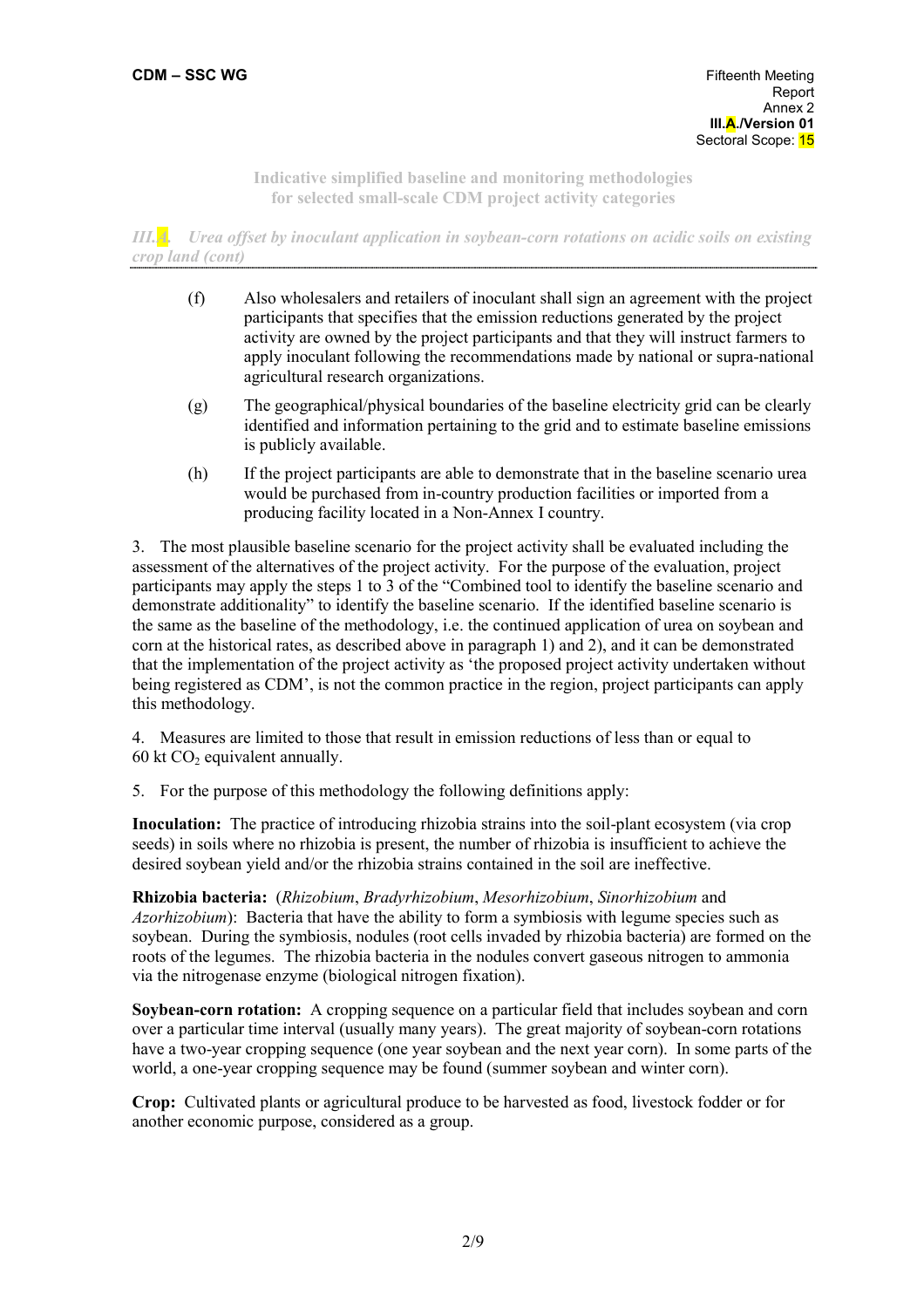*III.A. Urea offset by inoculant application in soybean-corn rotations on acidic soils on existing crop land (cont)* 

**Existing cropland**: Land on which crops have been grown over the past ten years (at least for the majority of the period).

**Acidic soil**: Soil having a pH-level below 5.5.

6. The classification of land areas shall be based on the following classification system:

| Factor          | Unit          | <b>Classification</b>        | Remark                               | Reference                 |
|-----------------|---------------|------------------------------|--------------------------------------|---------------------------|
| Soil organic    | $\frac{0}{0}$ | $\mathbf{1}$<br>$\leq$ 1     | $\mathbf{1}$ .<br>Low                | See Stehfest <sup>2</sup> |
| carbon content  |               | $\overline{2}$<br>$1$ to $3$ | $\overline{2}$ .<br>Medium           | (2005)                    |
|                 |               | 3.<br>>3                     | 3. High                              |                           |
| Soil pH         | L.            | 1. < 5.5                     | 1. Acidic                            | See Stehfest <sup>2</sup> |
|                 |               | $2.5.5 - 7.3$                | 2. Neutral                           | (2005)                    |
|                 |               | 3. > 7.3                     | 3. Alkaline                          |                           |
| Soil texture    | Type          | Coarse<br>1.                 | 1.<br>Sandy, loamy sandy, sandy      | See Stehfest <sup>+</sup> |
|                 |               | Medium<br>$\overline{2}$ .   | loam, silt loam, silt                | (2005)                    |
|                 |               | 3 <sub>1</sub><br>Fine       | Sandy clay loam, clay<br>$2_{\cdot}$ |                           |
|                 |               |                              | loam, silty clay loam                |                           |
|                 |               |                              | Sandy clay, silty clay, clay<br>3.   |                           |
| Climate         | Type          | Boreal<br>$\mathbf{1}$       |                                      | See IPCC <sup>3</sup>     |
|                 |               | $2_{-}$<br>Cold temperate    |                                      | (2006)                    |
|                 |               | dry                          |                                      |                           |
|                 |               | 3.<br>Cold temperate         |                                      |                           |
|                 |               | wet                          |                                      |                           |
|                 |               | Warm temperate<br>4.         |                                      |                           |
|                 |               | 5.<br>Moist                  |                                      |                           |
|                 |               | Tropical dry<br>6.           |                                      |                           |
|                 |               | Tropical moist<br>7.         |                                      |                           |
|                 |               | Tropical wet<br>8.           |                                      |                           |
| Soil moisture   |               | 1. Well drained              |                                      | See Stehfest <sup>2</sup> |
| (soil drainage) |               | 2. Poorly drained            |                                      | (2005)                    |

|  |  | Table 1: Classification system of land areas |  |  |  |
|--|--|----------------------------------------------|--|--|--|
|--|--|----------------------------------------------|--|--|--|

## **Boundary**

 $\overline{a}$ 

7. The project boundary encompasses the physical, geographical location of each area of cropland where the soybean-corn rotation takes place and inoculant is applied to soybean and urea is applied to corn. It also encompasses the production facility from where the inoculant used in the project activity is sourced.

<sup>&</sup>lt;sup>2</sup> Stehfest, E. (2005): Modelling of global crop production and resulting N<sub>2</sub>O emissions. Dissertation. Universiy of Kassel.

<sup>&</sup>lt;sup>3</sup> IPCC (2006): IPCC Good Practice Guidance and Uncertainty Management in National GHG Inventories.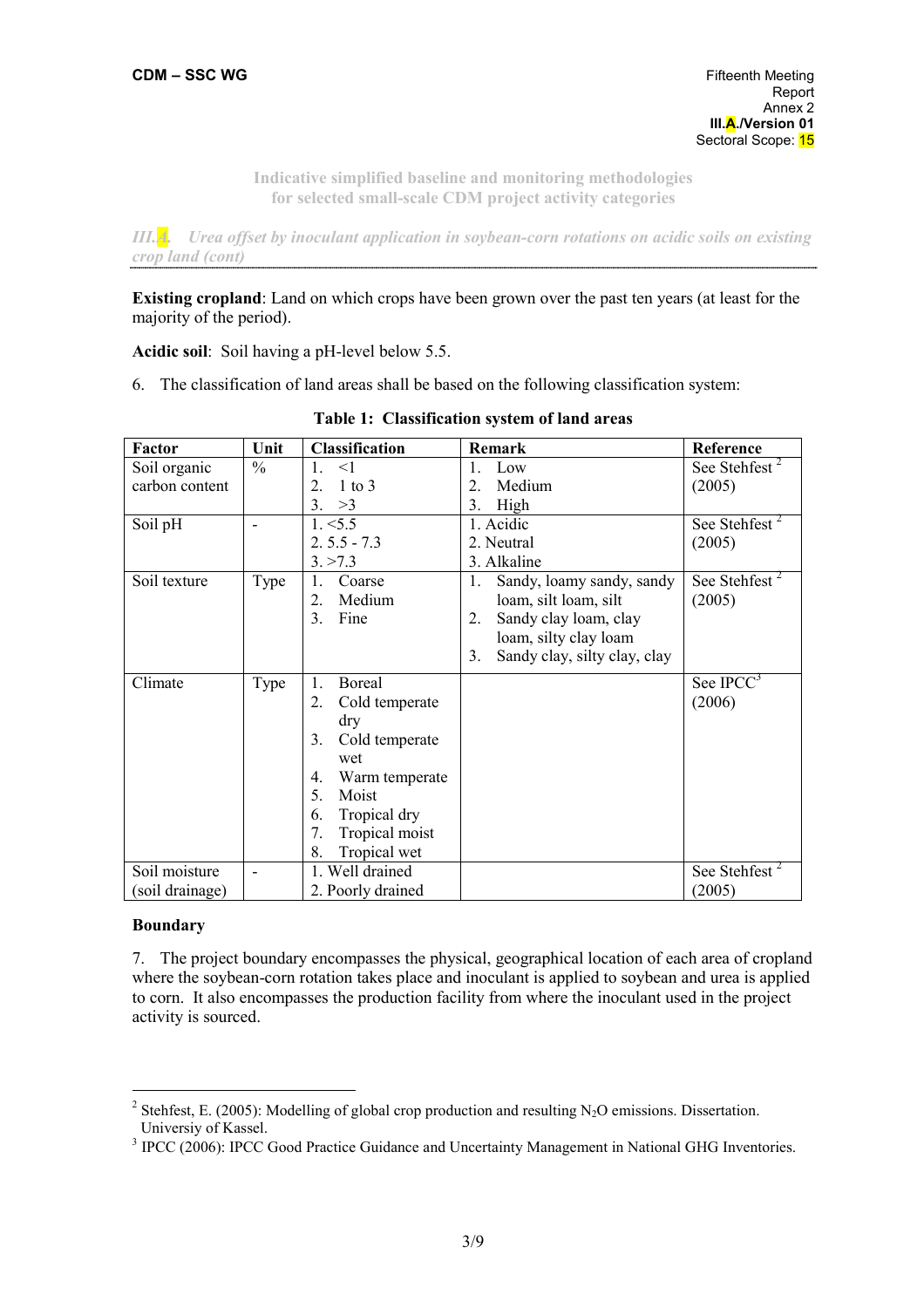**CDM – SSC WG Fifteenth Meeting Report** to the contract of the contract of the contract of the contract of the contract of the contract of the contract of the contract of the contract of the contract of the contract of the contract of the contract of th Annex 2  **III.A./Version 01**  Sectoral Scope: 15

> **Indicative simplified baseline and monitoring methodologies for selected small-scale CDM project activity categories**

*III.A. Urea offset by inoculant application in soybean-corn rotations on acidic soils on existing crop land (cont)* 

## **Baseline**

8. Baseline emissions consist of  $CO<sub>2</sub>$  emissions from urea production. The baseline is based on the quantity of urea that each farmer would have applied in the absence of the project activity to grow soybean and corn. It shall be determined based on farmers' records of the previous three complete rotations for corn and soybean.

9. The urea application rates to corn and soybean used for baseline calculations shall not exceed the fertilizer application rates recommended by national institutions; recommendations of international organisations (like FAO) for the specific country and soil type may be used if recommendations from national institutions/authorities are not available.

10. The  $CO<sub>2</sub>$  baseline emissions from the production of fertilizer applied on soybean per farmer *i* per classified land area *j* are calculated as follows:

$$
BE_{u,soy,i,j} = ha_{soy,i,j} * AR_{u,soy,i,j} * EF_{CO2, \text{area}} \tag{1}
$$

Where:

| $EF_{CO2, \text{urea}}$ | Emission factor for the production of urea (use local values or IPCC values or values<br>from scientific literature <sup>4</sup> ) (tCO <sub>2</sub> /tonne urea) |
|-------------------------|-------------------------------------------------------------------------------------------------------------------------------------------------------------------|
| $BE_{u,soy,i,j}$        | $CO2$ baseline emissions from the production of urea applied on soybean per farmer <i>i</i> per<br>classified land area $j$ (tCO <sub>2</sub> )                   |
| $ha_{\rm soy,i,j}$      | Area of land where inoculant is applied to soybean by farmer $i$ in classified land area $j$<br>(ha)                                                              |

 $AR<sub>u</sub>$ <sub>sov ii</sub> Average application rate of urea to soybean by farmer *i* in classified land area *j* in the previous three complete rotations before joining the project (tonne/ha)

11. The  $CO<sub>2</sub>$  baseline emissions from the production of fertilizer applied on corn with urea per farmer *i* per classified land area *j* are calculated as follows:

$$
BE_{u,corn,i,j} = ha_{corn,i,j} * AR_{u,corn,i,j} * EF_{CO2, \text{urea}} \tag{2}
$$

Where:

 $\overline{a}$ 

| BE <sub>u.com.i.i</sub> | $CO2$ baseline emissions from the production of urea applied on corn per farmer <i>i</i> per<br>classified land area <i>j</i> (tCO <sub>2</sub> )                               |
|-------------------------|---------------------------------------------------------------------------------------------------------------------------------------------------------------------------------|
| $ha_{\text{com.i}}$     | Area of land where urea is applied to corn by farmer i in classified land area $j$ (ha)                                                                                         |
| $AR_{u,corr,i}$         | Average application rate of urea applied to corn by farmer $i$ in classified land area $j$ in<br>the previous three complete rotations before joining the programme (tonne/ha). |

<sup>4</sup> In the absence of reliable project specific data, a conservative value from referenced scientific literature may be used (  $0.42$  tCO<sub>2</sub>e/tonne urea is recommended in Wood, S. and Cowie, A.: A Review of GHG Emission Factors for Fertiliser Production (2004).

http://www.ieabioenergy-task38.org/publications/GHG\_Emission\_Fertilizer%20Production\_July2004.pdf )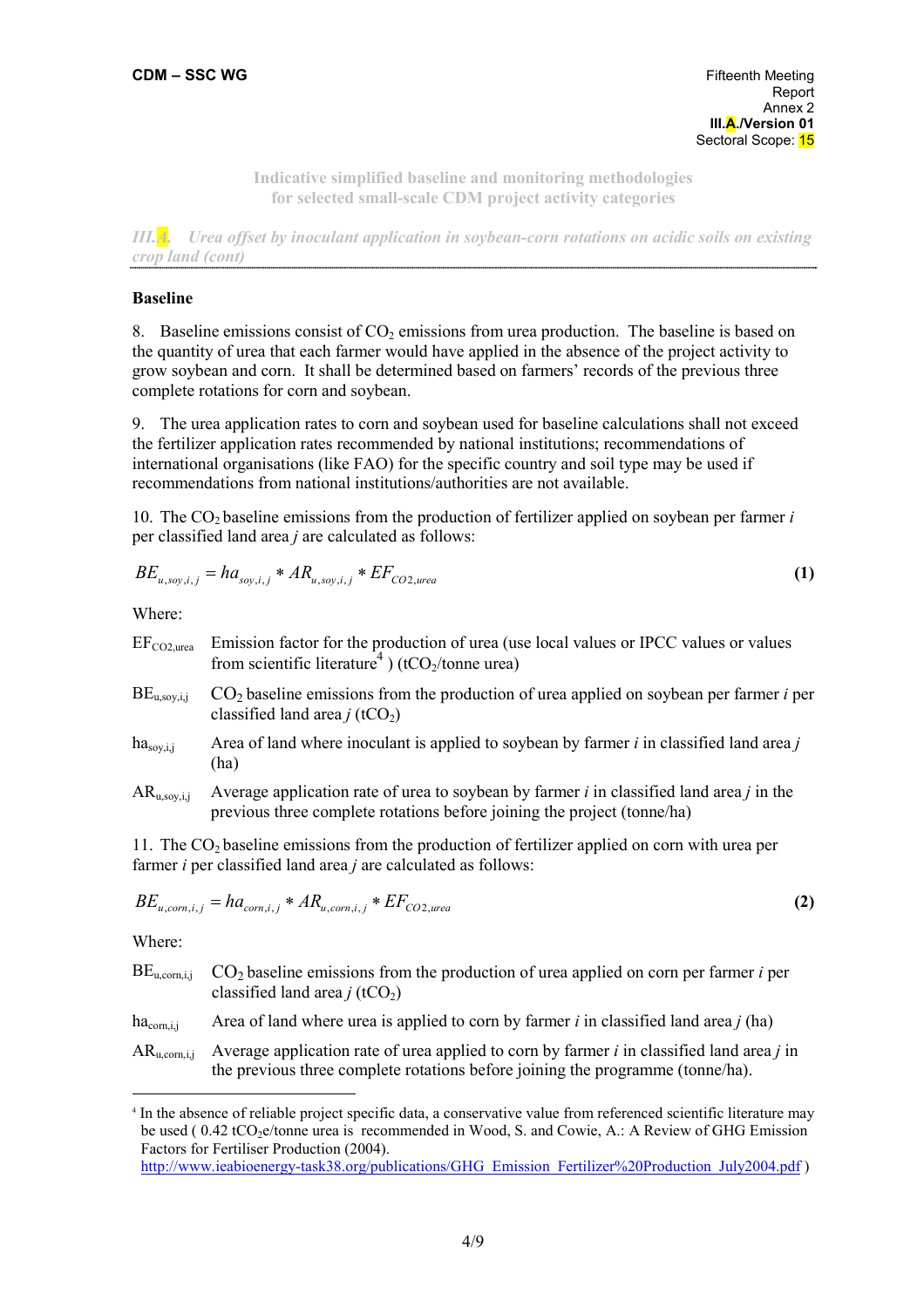*III.A. Urea offset by inoculant application in soybean-corn rotations on acidic soils on existing crop land (cont)* 

## 12. The total  $CO<sub>2</sub>$  baseline emissions from urea production are determined as follows:

$$
BE_y = \sum_{i,j} BE_{u,soy,i,j} + \sum_{i,j} BE_{u,corn,i,j}
$$
 (3)

Where:

| $\Sigma_i$ | Sum of farmers <i>i</i> which take part in the project activity                          |
|------------|------------------------------------------------------------------------------------------|
| $\Sigma_i$ | Sum of classified land areas <i>j</i> where inoculant is applied in the project activity |
| $BE_v$     | Total baseline emissions in year $y$ (tCO <sub>2</sub> e)                                |

#### **Project activity emissions**

13. Project activity emissions consist of  $CO<sub>2</sub>$  emissions from the production of inoculant applied on soybean and  $CO<sub>2</sub>$  emissions from the production of urea applied on corn. Project emissions are determined as follows:

$$
PE_y = \sum_{i} Q_{inoc} * EF_{CO2,inoc} + \sum_{j} Q_{urea} * EF_{CO2,urea}
$$
 (4)

Where:

| Q <sub>inoc</sub>       | Amount of inoculant applied to soybean by farmer $i$ in the project activity (number of<br>rhizobia bacteria) |
|-------------------------|---------------------------------------------------------------------------------------------------------------|
| $EF_{CO2, \text{inoc}}$ | Emission factor for production of inoculant $(tCO_2$ /unit of rhizobia bacteria)                              |
| $Q_{\text{urea}}$       | Amount of urea applied to corn by farmer $i$ in the project activity (tonne)                                  |
| $PE_v$                  | Total project emissions in year $y$ (tCO <sub>2</sub> e)                                                      |

The amount of urea and inoculant applied by the farmers shall be based on farmers records for corn and soybean cropping and shall be cross-checked with records from inoculant suppliers, seed suppliers and urea suppliers.

14. The emission factor for production of inoculant ( $EF_{CO2, \text{inoc}}$ ) shall be determined as:

- Aggregate annual  $CO<sub>2</sub>$  emissions from fossil fuel use and electricity consumption in the inoculant production facility from which the inoculant for the project activity is sourced, which is calculated as follows:
	- $\circ$  All steps in the inoculant production process that require energy consumption shall be included, e.g. peat drying, peat grinding, peat and inoculant packaging, peat injection, fermentation, sterilization, liquid harvest and plant heating/cooling.
	- o For the emissions from fossil fuel consumption the emission factor for the fossil fuel shall be used. Local values are to be used, if local values are difficult to obtain, IPCC default values may be used.
	- o Emissions from electricity consumption are determined as per the procedures described in AMS I<sub>D</sub>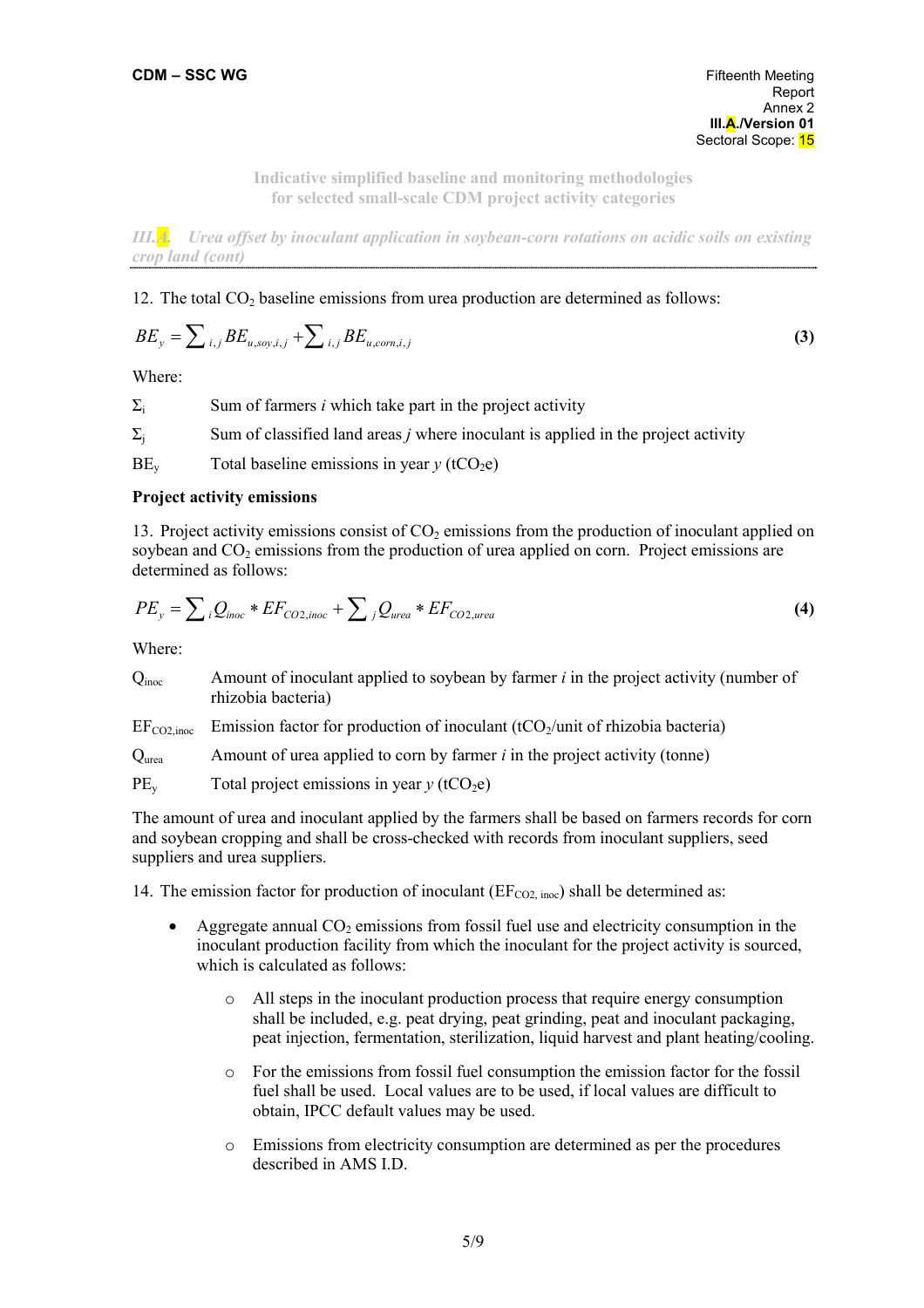*III.A. Urea offset by inoculant application in soybean-corn rotations on acidic soils on existing crop land (cont)* 

• The aggregate annual  $CO<sub>2</sub>$  emissions is divided by the annual amount of rhizobia bacteria produced by the inoculant production facility to calculate the emission factor for production of inoculant ( $EF_{CO2 \text{ inoc}}$ ).

# **Leakage**

15. Leakage is to be considered  $(LE_y)$ , if peat (a type of inoculant carrier) is dried at a facility, which is not included in the project boundary. In this case, the type and amount of energy required for peat drying shall be collected from the peat-drying facility. Each energy form is multiplied by an emission coefficient. For electricity, the emission coefficient is calculated in accordance with provisions under category I.D. For the emissions from fossil fuel consumption the emission factor for the fossil fuel shall be used. Local values are to be used, if local values are difficult to obtain, IPCC default values may be used. The calculated leakage emissions shall be deducted from the emission reductions.

## **Monitoring**

16. For each farmer *i* taking part in the project activity the historic urea application rate for soybean and corn separately in the previous three complete rotations shall be established before joining the project activity. Also the yield per crop per hectare during the last three complete rotations shall be established. It shall be verified that no inoculant was used for fertilization of soybean in the previous three complete rotations.

17. Monitoring shall include all farmers *i* that take part in the project activity. The following parameters shall be monitored:

- Ha of crop planted;
- Classification of each land area *j* according to classification system of paragraph 5;
- The quantity of inoculant applied by the project activity (number of rhizobia bacteria);
- Amount of urea applied;
- Amount of other fertilizers applied (chemical fertilizers as well as organic fertilizers);
- Crop yield per crop per hectare.

Farmers' records (separately by crop type and land area *j*) shall be used along with other means for monitoring the above parameters.

18. It shall randomly be verified whether the farmers took part in an educational programme concerning application of inoculants (see applicability condition 2 (d)) and whether inoculant has been applied following the recommendations made by national or supra-national agricultural research organizations (see applicability condition 2 (e)).

19. Farmers' records shall be cross-checked with records from inoculant suppliers, seed suppliers, other chemical fertilizer suppliers and urea suppliers. In case of discrepancies between the records of the farmers and those from inoculant supplies, seed suppliers or urea suppliers the most conservative value shall be taken.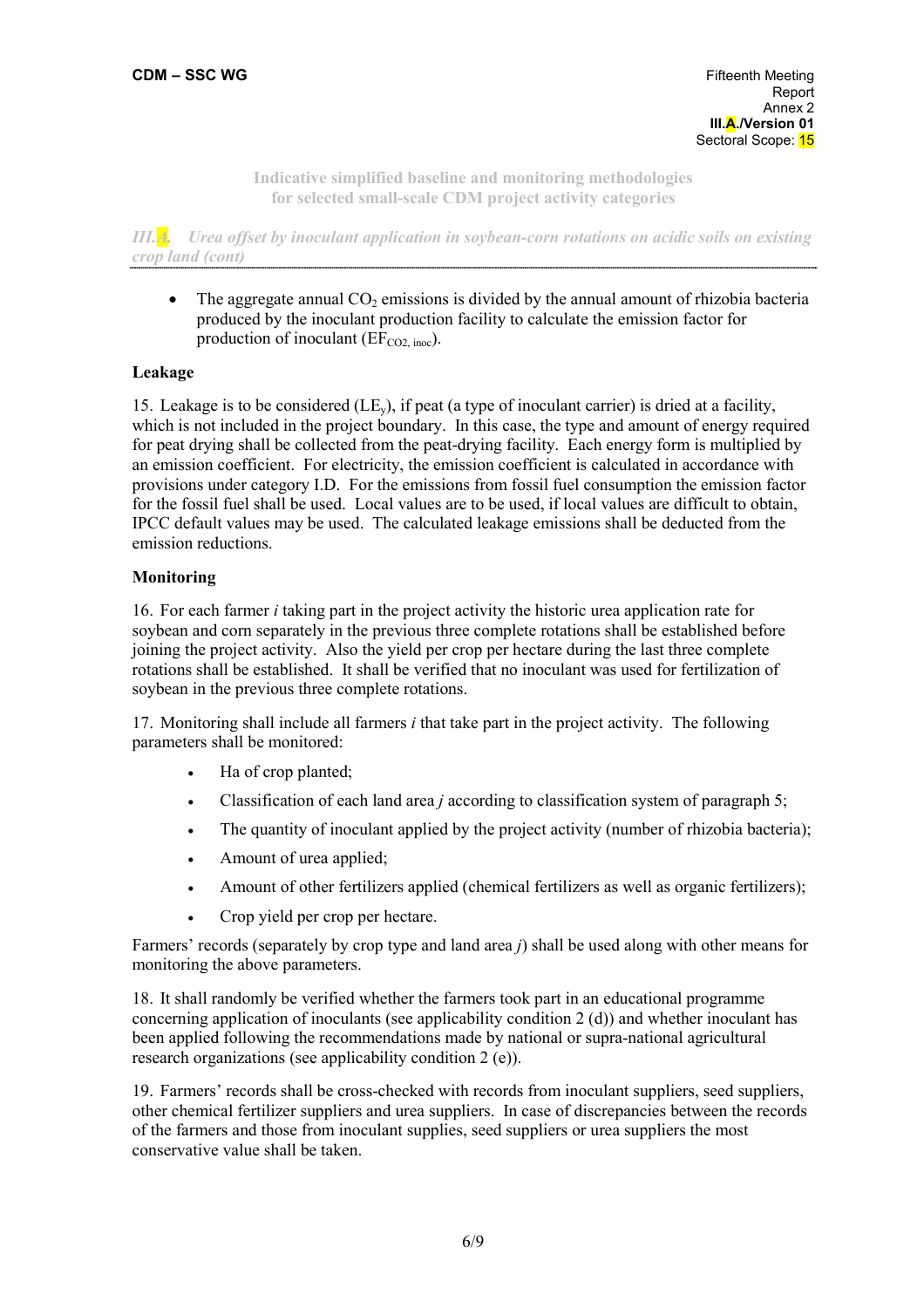*III.A. Urea offset by inoculant application in soybean-corn rotations on acidic soils on existing crop land (cont)* 

20. In order to monitor whether the farmers have, contrary to the aim of the project, applied urea or other chemical or organic fertilizers to the soybean, it shall be checked by an independent third party whether the fields where soybean has been planted by the farmers show signs of urea/other fertilizer application. If any field of a farmer does show such signs, all the land areas of this particular farmer included in the project boundary will be excluded from the emission reductions calculation for the given year. For reasons of conservativeness it shall be ensured that at least one field of *each* farmer is randomly selected for a field visit.

21. As urea might be applied in split applications:

- The field visits shall be conducted as follows:
	- o Once at planting; and
	- o Again right before flowering.
- The independent third party will visit a sample of fields:
	- o For the first time four weeks after planting; and
	- o A second time eight weeks after planting (in case the plants should by then not have flowered the fields shall again be visited twelve weeks after planting or even sixteen weeks after planting).
- During the field visits the monitoring protocol contained in annex 1 shall be followed.
- The independent third party conducting the field visits shall be a qualified field technician or an agronomist.

22. While visiting the fields the independent third party will also check the farmers' records on use of urea, inoculant, other chemical fertilizers and organic fertilizers.

23. The origin of the urea, to ensure that the requirements under paragraph 2 (h) are met, shall be checked.

24. The total quantity of inoculant produced and the fossil fuel and/or electricity consumption of the inoculant production facility (number of rhizobia bacteria) shall be monitored.

25. The emission reduction achieved by the project activity will be determined as the difference between the baseline emissions and the project emissions and leakage.

$$
ER_y = BE_y - PE_y - LE_y \tag{5}
$$

Where:

ER<sub>y</sub> emission reductions in year  $\gamma$  (tCO<sub>2</sub>e/y)

LE<sub>y</sub> leakage emissions in year  $\gamma$  (tCO<sub>2</sub>e/y)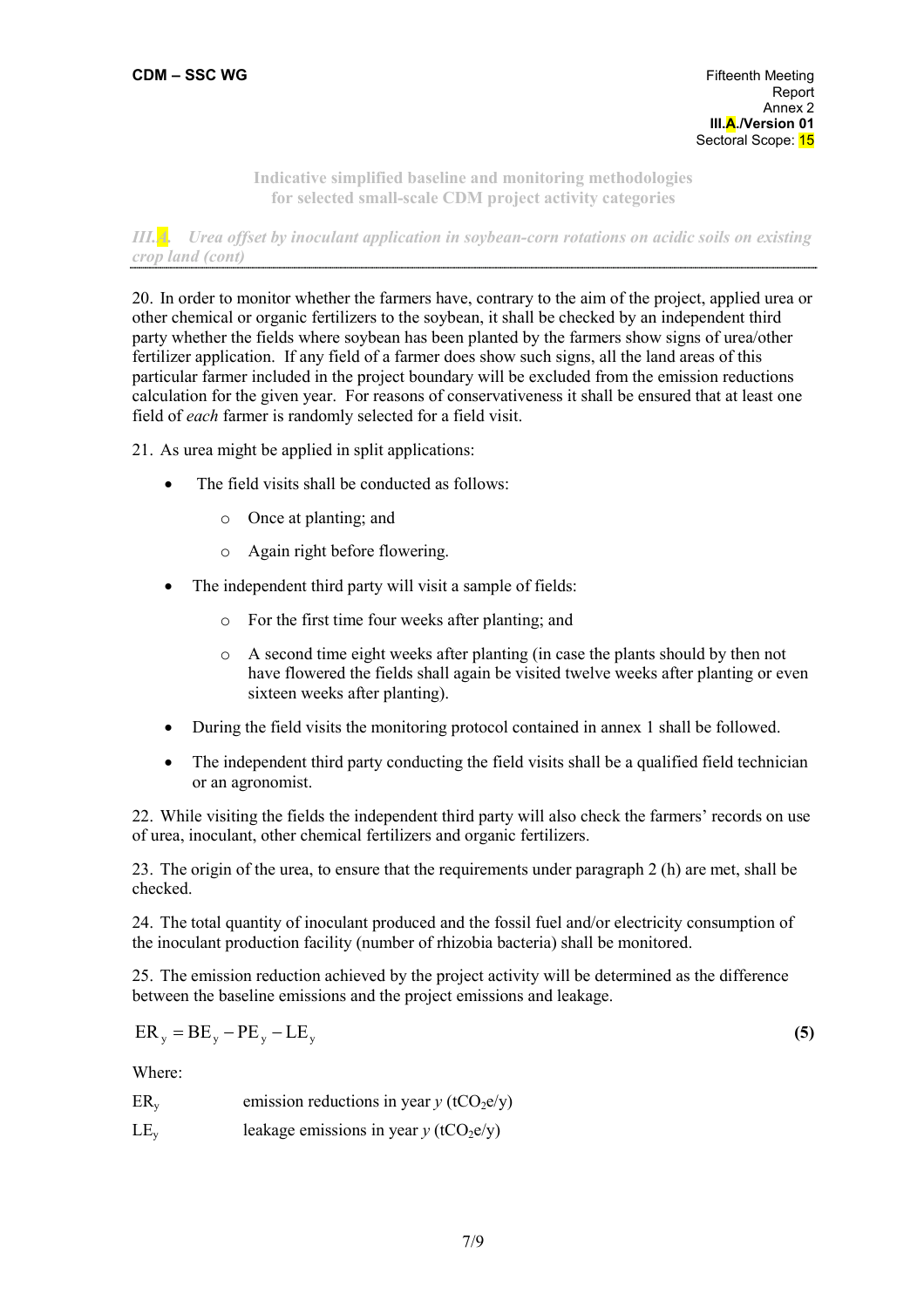*III.A. Urea offset by inoculant application in soybean-corn rotations on acidic soils on existing crop land (cont)* 

## **Project activity under a programme of activities**

This methodology is also applicable to project activities under a programme of activities.